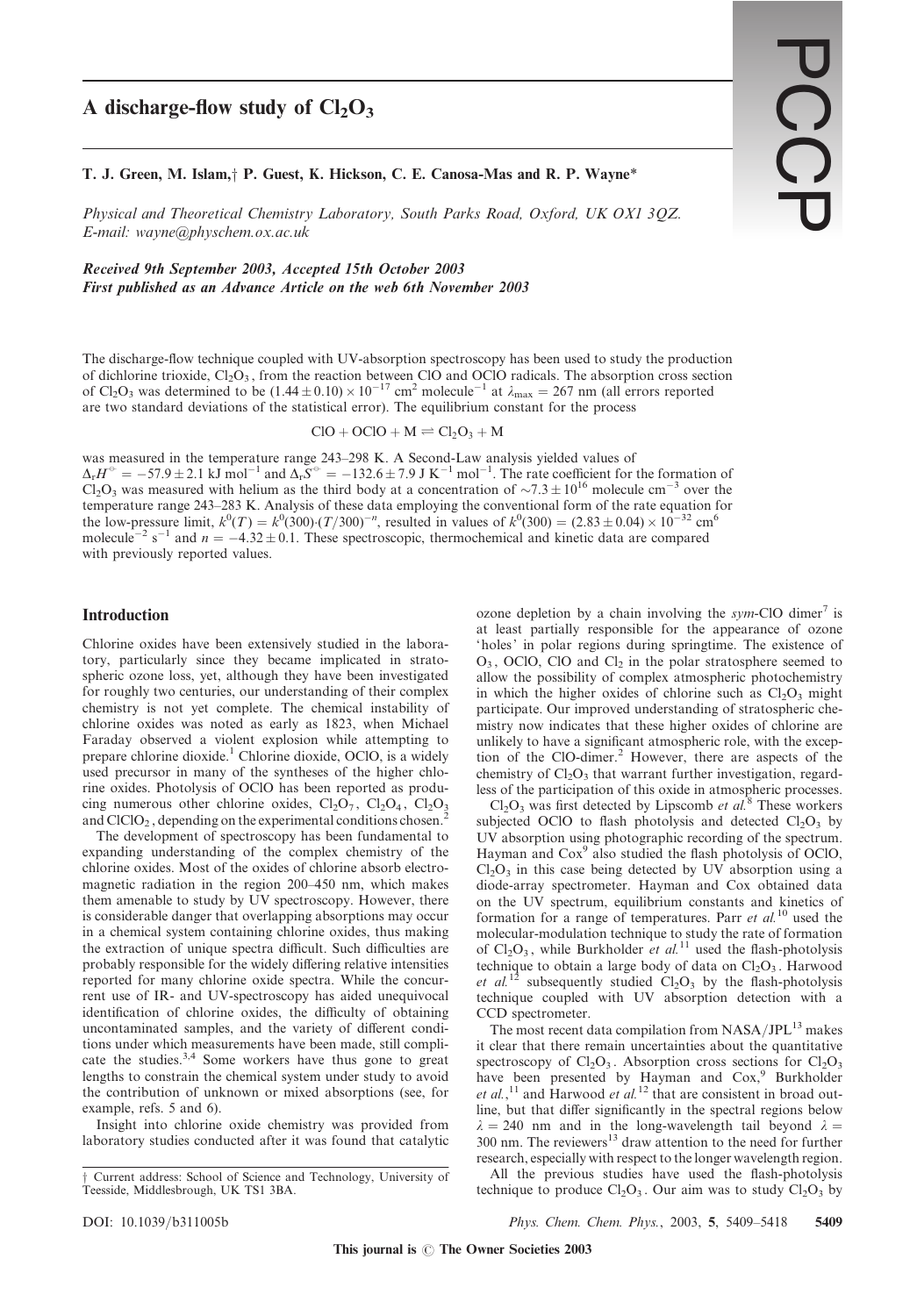a different technique, namely that of discharge-flow coupled with UV absorption using a diode-array spectrometer. This study is intended to complement, and in some respects extend, the previous flash-photolysis investigations.

# **Experimental**

The use of a diode array spectrometer (DAS) allowed the 'multiplex' detection of spectra over an extended wavelength range. Most of the oxides of chlorine absorb electromagnetic radiation in the region 200–450 nm, which thus makes them amenable to study by UV spectroscopy. If overlapping of absorption features occurs, multichannel detection is essential to deconvolute the spectra of any broad band absorbers. The structured regions of the  $A^2A_2 \leftarrow X^2B_1$  transition of OClO and  $A^2\Pi \leftarrow \bar{X}^2\Pi$  transition in ClO allow removal of the spectral contributions of these species by scaling reference spectra and subtracting them from the mixed spectrum to reveal underlying broad band features.

The DAS used was a Jobin-Yvon CP200 instrument, operated by QUIK-VIEW software installed on a 486-SX PC. A 360 groove  $mm^{-1}$  holographically etched grating was employed in a dedicated spectrograph; the resolution was ca. 1.5 nm (FWHM) when coupled with an entrance slit width of 50 µm. The UV light source was a 50 W Hammamatsu deuterium lamp mounted in an Oriel lamphouse fitted with a rear reflector. The output from the lamphouse was partially collimated by passing it through two plano-convex quartz lenses. The light beam was passed through an iris diaphragm before entering the collimation system of the detector. The wavelengths quoted throughout this paper are those appropriate to air at 1 atm, although at the resolution here there is no significant difference from wavelengths in vacuum.

A schematic diagram of the experimental set up is shown in Fig. 1. A path length of 10.5 cm was obtained from a single pass through a quartz crosspiece (i.d. 30 mm) attached at right-angles to the direction of flow down a conventional quartz flow-tube (i.d. 38 mm) fitted with a sliding injector. Quartz discs (Suprasil-A; 3 mm thick, 35 mm diameter) were attached to the ends of the crosspiece as optical windows. A Leybold rotary vacuum pump, fitted with a Roots Blower, was used to maintain the flow down the flow-tube, which was attached to a conventional gas handling manifold to allow manipulation of gases.

The flow-tube used in this study could be operated over the temperature range 220–320 K. The temperature was controlled via two independent type-T thermocouples, each connected to a temperature controller (RS Cal 9900 PID). One thermocouple was attached to the crosspiece of the cell, and the other to the main body of the tube. Two thermofoil ribbon heaters were used to heat the crosspiece and main tube body to a temperature determined by the controller units. Copper foil wrapped around the crosspiece and flowtube body was employed to smooth out the temperature profile along the tube; this profile was verified using a surrogate sliding injector fitted with a Type-T thermocouple. Seven additional thermocouples, six along the body of the tube, and one on the crosspiece, provided additional information on the temperature profile of the tube while experiments were in progress.

Reduced-temperature operation was achieved by surrounding the flow-tube and crosspiece with solid  $CO<sub>2</sub>$ . The entire tube was enclosed in a plastic box, insulated with polystyrene foam. Since most of the experimental work was carried out at or below room temperature, the temperature profile of the flow-tube was optimised for work at low temperatures by moving coils of heating tape in response to hot and cold spots revealed by the sliding-injector thermocouple. At a set-point of 243 K, the temperature profile along the tube was constant to within  $\sim$ 1 K; the error in the temperature profile increased to around  $\sim$ 3 K for temperatures below, but approaching, room temperature. At 320 K, the excursions were of the order of  $\sim$  10 K.

Condensation on the optical windows of the crosspiece was avoided by attaching secondary windows to the crosspiece with a silicone sealant. The secondary windows protruded beyond the plastic box, and the spaces between the crosspiece windows and the secondary windows were evacuated with a small rotary pump. This arrangement was successful in avoiding condensation, but increased the distance between the UV light source and the detector by an additional 25 cm.



Fig. 1 Diagrammatic representation of the key parts of the flow-tube used in the determinations of cross sections. A path length of 10.5 cm was obtained from a single pass through a quartz crosspiece (i.d. 30 mm) attached at right-angles to the direction of flow down a conventional quartz flow-tube (i.d. 38 mm).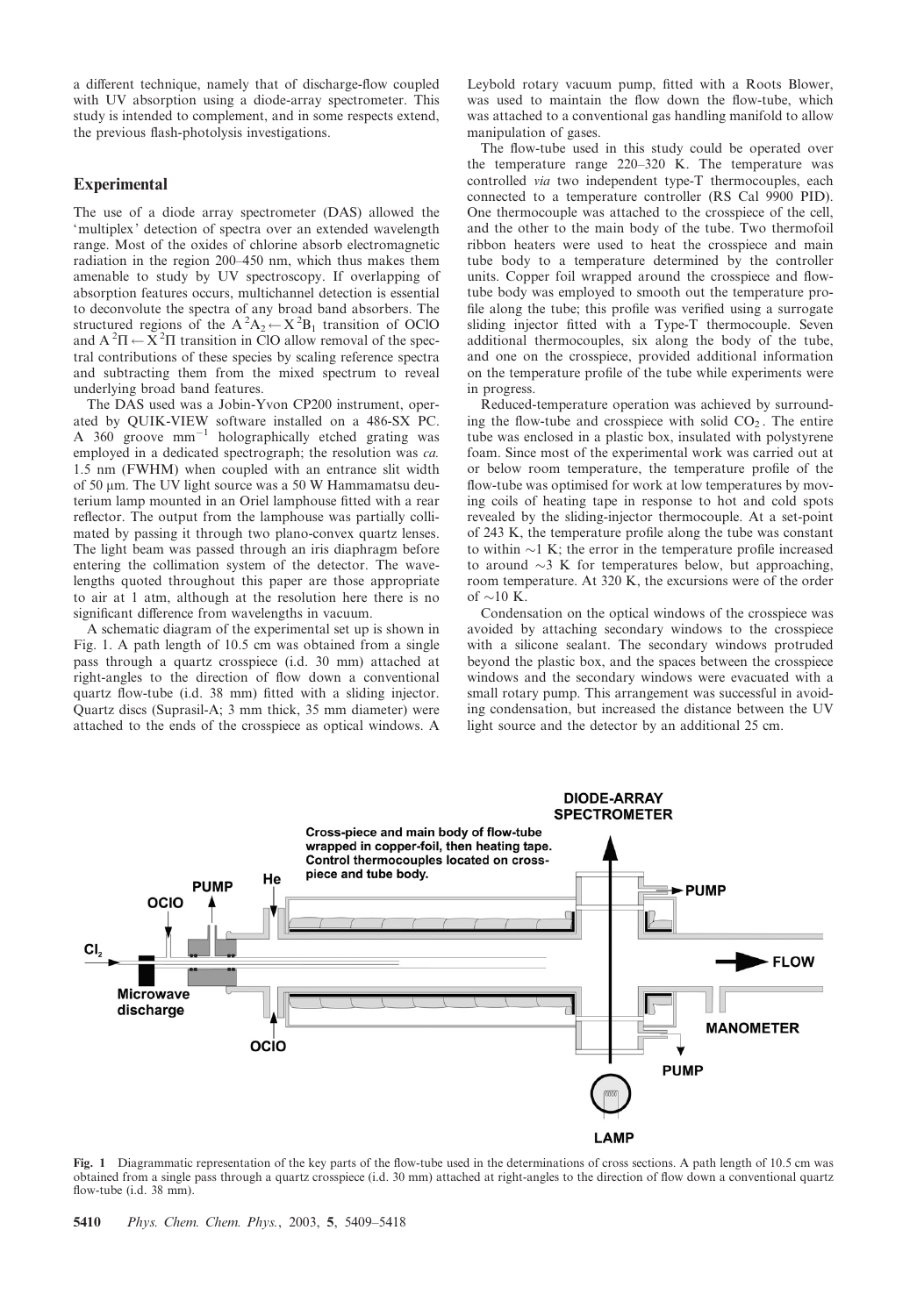#### Reagents and syntheses

Precursor reagents were manipulated using the gas-handling manifold. Chlorine was used as supplied by BDH (99.99%), with freeze–pump–thaw cycles being used for purification. OClO was made as required using the method of Derby and Hutchison<sup>14</sup> in a purpose-built synthesis rig. The formalised reaction is

$$
\frac{1}{2}Cl_2 + NaClO_2 \rightarrow OClO + NaCl
$$
 (1)

The effluent from the NaClO<sub>2</sub> (BDH, technical grade) was dried by passing the gas over a bed of  $P_2O_5$ . No evidence for contamination by  $CO<sub>2</sub>$  or  $H<sub>2</sub>O$  was found on analysing a sample of OClO with FTIR spectroscopy. However, quantitative conversion of  $Cl_2$  to OClO could not be achieved. We suspect that some  $Cl_2$  is lost on the moist  $NaClO_2$  beds. If the NaClO<sub>2</sub> was used dry from the container, OClO production ceased after a few minutes, but could be restarted by lightly moistening the  $NaClO<sub>2</sub>$  again. Moisture thus seems to be an essential component, implying that the reaction is considerably more complex than eqn. (1) would suggest. More detail is provided in a paper by us describing the oxides  $Cl<sub>2</sub>O<sub>4</sub>$  and  $Cl_2O_6$ .<sup>15</sup>

ClO, when required for formation of  $Cl<sub>2</sub>O<sub>3</sub>$  in reaction (2)

$$
ClO + OClO + M \rightleftharpoons Cl2O3 + M
$$
 (2)

was produced by the reaction of Cl atoms with OClO. Reaction took place in the sliding injector of the flow-tube, Cl atoms being produced by the action of a microwave discharge through a mixture of  $Cl_2$  and He.  $Cl_2O_3$  formation is favoured by low temperatures, so that the synthesis usually took place with the flow-tube held at  $T = 243$  K and at pressures of up to 10 Torr. Although we have isolated  $Cl<sub>2</sub>O<sub>3</sub>$  in the lowtemperature photolysis of OClO with a Xe-arc lamp, it is contaminated with other species, including chloryl chloride.  $Cl<sub>2</sub>O<sub>3</sub>$ exhibits considerably greater thermal instability than  $Cl<sub>2</sub>O<sub>6</sub>$ and  $Cl<sub>2</sub>O<sub>4</sub>$ ; we were not able to synthesise large enough quantities to use the same approach with  $Cl<sub>2</sub>O<sub>3</sub>$  as that taken for the other oxides.<sup>15</sup>  $Cl<sub>2</sub>O<sub>3</sub>$  was therefore synthesised by allowing ClO to combine with OClO in the main body of the flow-tube. ClO dimer formation

$$
ClO + ClO + M \rightleftharpoons Cl2O2 + M
$$
 (3)

is a process that competes for loss of ClO at the low temperatures used in the formation of  $Cl<sub>2</sub>O<sub>3</sub>$ . However, the rate coefficient for reaction (3) is about five times smaller under the conditions used than that for reaction (2), and the contribution of the dimer was further reduced by working with high concentrations of OClO.

While the flow-tube was being used to synthesise gas-phase  $Cl<sub>2</sub>O<sub>3</sub>$ , UV absorptions due to  $Cl<sub>2</sub>$ , OClO, ClO and  $Cl<sub>2</sub>O<sub>3</sub>$ could all be discerned. Some contribution due to  $Cl<sub>2</sub>O<sub>2</sub>$  was almost certainly present, but, as discussed later, the absorption was insignificant compared to that of the  $Cl_2O_3$ . The  $Cl_2$ absorption peaks at  $\lambda_{\text{max}} = 333 \text{ nm}$  and underlies the structured absorption of OClO. The absorption of ClO overlies that of the absorption due to  $Cl<sub>2</sub>O<sub>3</sub>$ .

#### Methodology of spectral acquisition and manipulation

Alteration of contact time between the reactants by moving the sliding injector was the routine procedure in the kinetic experiments. It was also used to verify that the chemical system had reached equilibrium in the determinations of the equilibrium constant for reaction (2). In our system, particularly at the lower temperatures studied, the grease (Fomblin) used to lubricate the O-rings sealing the main sliding injector became very viscous. This viscosity in turn caused resistance to movement which resulted in sliding injector movement transferring to the optical windows. In an optical system such as ours, the

spectral baseline is very sensitive to such movement and considerable variations in baseline were caused by movement of the sliding injector. At each injector position, therefore, spectra were obtained with the microwave discharge excited and extinguished (Fig. 3: panels (a) and (b) show these spectra for two injector positions). Subtraction of the second spectrum from the first resulted in a new composite spectrum with no baseline fluctuations, positive contributions from  $Cl<sub>2</sub>O<sub>3</sub>$  and ClO and a negative contribution from ClO and OClO (spectra (c) and (d) of Fig. 3). The considerable amount of  $Cl<sub>2</sub>$  present in the two original spectra largely cancels out as only a small fraction of the  $Cl<sub>2</sub>$  initially added is converted to Cl atoms that are lost by reaction when the discharge is excited. Changes in concentration of OClO at a fixed contact time were also used to alter the equilibrium of the chemical system. This method was used in the determination of the  $Cl<sub>2</sub>O<sub>3</sub>$  absorption cross sections, where an increase in the OClO concentration was matched to a loss of ClO and gain in  $Cl<sub>2</sub>O<sub>3</sub>$  (the exact stoicheiometry is discussed later).

In the kinetic experiments, a minimum distance  $(d_0)$  between the tip of the sliding injector and the observation cell was used to establish satisfactory mixing of the injected reactant. An estimate of the minimum acceptable distance was obtained by adding a flow of OClO to the flow of carrier gas in the flow-tube operating in the normal pressure regime. As the injector was moved closer to the cell, the absorption due to OClO remained constant until a critical position was reached, and it was assumed that the tip distance then corresponded to  $d_0$  (not less than 10 cm in our system). This distance thus defines 'zero time'  $(t_0)$  for the kinetic experiments. Unfortunately, significant amounts of ClO were lost to form  $Cl<sub>2</sub>O<sub>3</sub>$ between the injector tip and the observation cell, thus adding some complication to the analysis of the data.

Spectral stripping of OClO presented us with some problems. Our diode-array was automatically cooled to  $-20^{\circ}$ C to reduce the contribution of thermal noise from the diodes. Thermal instability in the system meant that some small shifts in the convoluted line shape of OClO were unavoidable. Thus, although we recorded OClO reference spectra frequently, some mismatching of reference and experimental spectra occurred at peak maxima and minima. This resulted in some ' ghosting' even in our best efforts to strip OClO, which can be seen, for example, on the noisier spectrum shown in Fig. 2. This inability to remove OClO completely from our composite spectra results in our conservative error estimates for measurements involving the spectral regions affected by the OClO structure, detailed later.

#### Measurement of the absorption cross section of  $Cl<sub>2</sub>O<sub>3</sub>$

The general procedure for the measurement of the absorption cross section for  $Cl<sub>2</sub>O<sub>3</sub>$  in the discharge-flow system has just



**Fig. 2** Absorption spectra of  $Cl_2O_3$ : (--) high S/N ratio, (---) lower S/N ratio, high accuracy cross section (see text).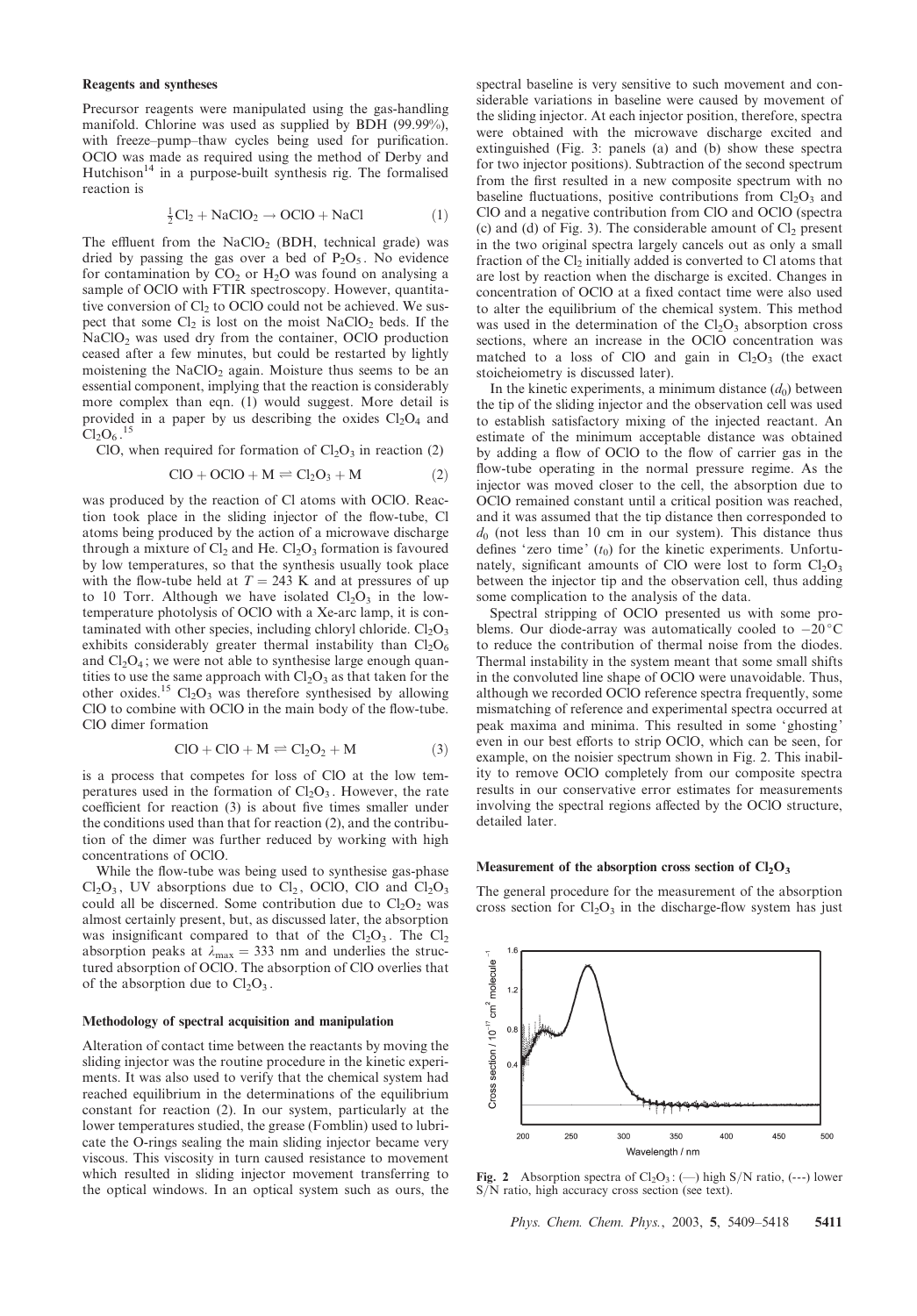been outlined. The DAS technique permits scaling and subtraction of spectral components from a composite spectrum, so that if the contributions of  $Cl<sub>2</sub>$ , OClO and ClO are quantified, the 'pure' spectrum of  $Cl<sub>2</sub>O<sub>3</sub>$  can be extracted. Concentrations of OClO in the system were varied in order to force changes in the equilibrium concentrations of  $Cl<sub>2</sub>O<sub>3</sub>$ . The concentration of the  $Cl<sub>2</sub>O<sub>2</sub>$  dimer is relatively unaffected by the addition of OClO, although a consequence of the loss of ClO to form  $Cl<sub>2</sub>O<sub>3</sub>$  is a shift in the equilibrium of reaction (3) to release ClO. Thus some of the  $Cl_2O_2$  will be lost and the ClO freed to be sequestered as  $Cl<sub>2</sub>O<sub>3</sub>$ . Kinetic modelling of the reactions shows that approximately  $4\%$  more Cl<sub>2</sub>O<sub>3</sub> was formed than the difference in [ClO] and a 1:1 stoichiometry for reaction (2) would imply.

By recording consecutive experimental spectra with low and high concentrations of OClO and then subtracting the spectrum with high [OClO] from that with lower [OClO], a difference spectrum is obtained in which the contribution of  $Cl_2$  cancels out, and that of the  $Cl_2O_2$  essentially does also. This difference spectrum has negative contributions from OClO and ClO, and positive ones from  $Cl<sub>2</sub>O<sub>3</sub>$ . Since  $Cl<sub>2</sub>O<sub>3</sub>$  is a broad-band absorber, the structure in this difference spectrum is due only to ClO and to OClO. The structure thus provides an easy method of quantifying the concentrations of ClO and OClO, using the Beer–Lambert law, and the (temperature-dependent) absorption cross sections measured using the same flow-tube and spectrometer. Reference spectra were scaled to the negative absorbances of ClO and OClO, and then added to the difference spectrum. The result was a spectrum containing an absorption due only to  $Cl<sub>2</sub>O<sub>3</sub>$  (and a small negative contribution from loss of  $Cl<sub>2</sub>O<sub>2</sub>$ ): see panels (e) and (f) of Fig. 3. In practice, the scaling and addition was achieved with an 'in-house' computer program.

Two sets of experiments were carried out. The first set was carried out at low ClO concentrations to minimise the amount of  $Cl<sub>2</sub>O<sub>2</sub>$  formed (and then subsequently lost). From this set of experiments, we obtained the most reliable value for the absolute absorption cross section at  $\lambda_{\text{max}} = 267 \text{ nm of } Cl_2O_3$ . Due allowance was made for the small contribution  $(ca. 4\%)$  to  $\left[\text{Cl}_2\text{O}_3\right]$  beyond that implied by 1:1 stoicheiometry for reaction (2); the exact contribution was calculated from the kinetic model. This cross section was then used to scale a relative spectrum resulting from experiments conducted at higher ClO concentrations, which had a substantially improved signal-to-noise ratio. The second spectrum was a smooth fit through the noisier first spectrum (Fig. 2) since the absorption contribution due to  $Cl<sub>2</sub>O<sub>2</sub>$  is small. The kinetic modelling of the system shows that the actual predicted contribution of the  $Cl<sub>2</sub>O<sub>2</sub>$  to the difference spectrum in the first experiments is approximately  $2 \times 10^{-5}$  absorbance units whereas the noise on the spectrum at  $\lambda = 267$  nm is about  $\sim 5 \times 10^{-4}$ absorbance units.

#### Effective cross sections of OClO and ClO

The procedure just outlined evidently requires a quantitative knowledge of the absorption spectra of the species other than  $Cl<sub>2</sub>O<sub>3</sub>$  present in the system. There are, however, potential problems, since the absorption cross sections of OClO and of ClO in the structured part of its spectrum are highly dependent on instrument resolution and temperature.<sup>13,16</sup> The paragraphs that follow explain how we obtained spectral data appropriate to the resolution and temperature of our experiments. In the case of OClO, we decided to measure the absorption cross section of OClO directly in our system. Small quantities of OClO were condensed in a cold finger at a temperature of 77 K; the trap was warmed to 196 K and  $Cl<sub>2</sub>$  pumped off. The OClO was then allowed to evaporate into the flow-tube and the absorption cross section was determined by making measurements



Fig. 3 Manipulation of spectra for kinetic study. Panels (a) and (b) show the raw spectra at a distance  $d_i$  and at 'zero' injector distance,  $d_0$ , with the microwave discharge on  $(-)$  and off  $(-)$ . The 'discharge-on' spectra have been offset by 0.10 absorbance units for clarity of presentation. Panels (c) and (d) show the results of subtraction of the ' discharge-off' spectrum from the 'discharge-on' spectrum. Panels (e) and (f) show the effect of adding a scaled reference OClO spectrum to eliminate the negative OClO absorbance present in the middle two panels.

in pairs, one with a high concentration of OClO, the other with a low concentration. The two spectra were then subtracted from each other, as were the corresponding pressures. The pressure in the flow-tube never exceeded 3 Torr and the gases were assumed to be ideal, allowing a calculation of the number density in the sample from the difference in pressures. Absorbances were measured in this way for several concentrations of absorber, and the cross sections calculated using the known optical path. The experimental method was verified using a flow of  $Cl_2$ , regulated with a flowmeter and a needle-valve. The resulting cross section was in good agreement with the value currently recommended.<sup>13</sup>

Measurements were made with the flow-tube at a range of different temperatures and the results are shown in Fig. 4. The cross sections reported on this figure represent the differences between the peak absorption at  $\lambda = 351.3$  nm and trough at  $\lambda = 357.5$  nm. The equivalent differences derived from the measurements of Kromminga et al.<sup>16</sup> for a resolution of 20 cm<sup>-1</sup> are shown for comparison; but it must be remembered are shown for comparison; but it must be remembered that identical values are not anticipated because of the different instrumental behaviour. Our procedure for determining the effective cross sections for ClO was rather different, and depends on the spectrum possessing structure at wavelengths greater than ca. 270 nm, but displaying only a continuum at shorter ones. Fortunately, the absorption cross section in the continuum is independent of temperature.<sup>13</sup> Initially, we used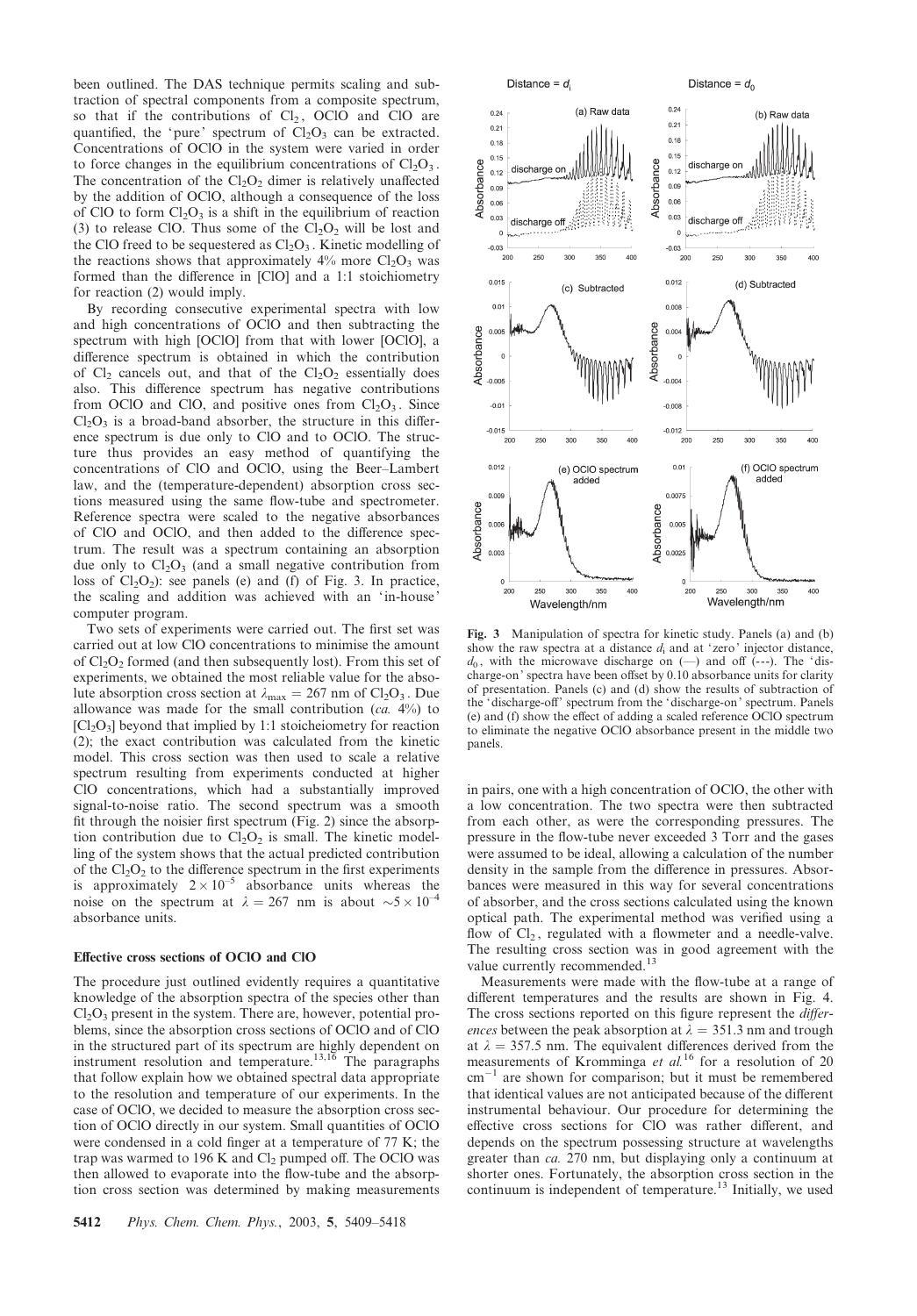

Fig. 4 Effective absorption cross section of OClO as a function of temperature: ( $\circ$ ) this work, (---) current NASA/JPL recommendation (Sander *et al.*, 2003).<sup>13</sup> The cross sections reported on this figure represent the *differences* between the peak absorption at  $\lambda = 351.3$ nm and trough at  $\lambda = 357.5$  nm.

the reaction

$$
Cl + O_3 \rightarrow ClO + O_2 \tag{4}
$$

as a source of ClO in order to measure the absorption cross section at the peak of the continuum ( $\lambda = 265$  nm). Atomic chlorine, generated by passing a microwave discharge through  $Cl<sub>2</sub>$  diluted in He, was added in the flow system to an excess (ca. 10 times) of  $O_3$ , and the consumption of  $O_3$  determined from the changes in optical absorption at  $\lambda = 254$  nm. On the assumption of 1:1 stoicheiometry for reaction (4), we obtained a first estimate of  $\sigma = 5.2 \times 10^{-18}$  cm<sup>2</sup> molecule<sup>-1</sup>. Since this value is the same as that recommended<sup>13</sup> on the basis of much more extensive measurements, we took it merely as a confirmation that the recommendation was appropriate for use in our system. When other absorbers are present, as in the experiments on  $Cl<sub>2</sub>O<sub>3</sub>$ , it is, of course, the *structured* region of the ClO absorption that provides the best indication of concentration. For our purposes, the difference between the peak absorbance and the trough absorbance was summed for the eight principal peaks of the ClO spectrum. It must be noted that the structured spectrum of ClO is not symmetric about the wavelength of maximum absorption (ca. 275 nm). Thus, if there is an absorption underlying a ClO spectrum, the magnitude of the difference between the peaks and troughs is dependent to some extent on the amount of distortion introduced by that absorber (and therefore on its concentration). To ensure that measurements of the structure of the ClO spectrum depended only on the concentration of the ClO, a computer routine was written that would fit a fourth-order polynomial to the spectrum. Such a low-order polynomial applied to the spectrum for  $\lambda = 255-290$  nm cannot follow the structure (at our instrumental resolution), and thus produces a smooth average through it. By subtracting the polynomial function from the structured spectrum, a difference spectrum is obtained that contains only the structure of the ClO and is independent of any amount of distortion by underlying broad-band absorbers. To get a true concentration of ClO, the amount of structure determined in this manner then had to be related to the amount of broad-band absorbance at  $\lambda = 265$  nm. For a given temperature and instrument resolution, the ratio of the absorbance at  $\lambda = 265$  nm to that of the summed difference peak–trough absorbance,  $\delta$ , should be a constant. Examination (by means of a computer program) of the pure reference spectrum of ClO allowed a structure-tobroad-band absorbance ratio to be obtained for each temperature. Application of this ratio to the value of  $\delta$  determined in a spectrum of ClO with another broad-band absorber present allowed the magnitude of the ClO absorbance at  $\lambda = 265$  nm to be found, thus yielding the concentration of ClO to be found in the mixture spectrum. The reference spectrum can

then be scaled to remove the ClO contribution from the experimental spectrum.

#### Equilibrium constant for reaction (2)

In the temperature range of the experiments (243–298 K), the concentration of the three species in reaction (2) could be determined by the methods outlined earlier. To ensure that the system was at equilibrium, the contact time of the reactants in the flow-tube was increased by withdrawing the sliding injector until the concentration of the three species remained constant. As in the other experiments described in this paper, reference measurements were made in each run with the microwave discharge extinguished. At each temperature, the equilibrium constant was calculated from the concentrations of ClO, OClO and  $Cl<sub>2</sub>O<sub>3</sub>$  present in the flow for six different initial concentrations of added OClO.

#### Rate coefficient for the formation of  $Cl<sub>2</sub>O<sub>3</sub>$

OClO was produced through the reaction of  $Cl<sub>2</sub>$  with NaClO<sub>2</sub> (reaction (1)), and introduced into the flow-tube through a side arm. ClO was produced in the sliding injector through the reaction of Cl atoms from a microwave discharge through  $Cl<sub>2</sub>$  with a separate supply of OClO in the process

$$
Cl + OCIO \rightarrow ClO + ClO \tag{5}
$$

Titration of the Cl atoms with OClO ensured that the reactive species leaving the tip of the sliding injector were mainly ClO and  $Cl<sub>2</sub>$ . The carrier gas was He, which constituted the bulk of the flow.

At temperatures below 243 K and at a total pressure of approximately 2 Torr, a colourless condensate formed in the flow-tube. It was not possible to ascertain the identity of the condensate because it also condensed on the windows of the absorption cell, reducing the transmission of the light through scattering. We believe that the condensate was probably  $Cl_2O_3$ in the light of experiments conducted separately.<sup>15</sup> Scattering of the probe beam by the condensate prevented us from conducting experiments below  $T = 243$  K. Above  $T = 283$  K, the concentration of  $Cl<sub>2</sub>O<sub>3</sub>$  formed was so small that our signal-to-noise ratio was insufficient to perform kinetic measurements.

Kinetic measurements were carried out by recording UV absorption spectra for a series of six injector distances, which corresponded to six contact times. An 'in-house' computer program generated the difference of the spectra obtained with and without the microwave discharge excited, and then added a scaled reference OClO spectrum, to produce a spectrum that contained only absorptions due to ClO and  $Cl<sub>2</sub>O<sub>3</sub>$  (see Fig. 3, panels (e) and (f)). The concentrations of ClO and  $Cl<sub>2</sub>O<sub>3</sub>$  were obtained from this spectrum using the methods described previously. The concentration of OClO could be obtained in a similar manner from the spectrum obtained when the microwave discharge was excited. 'Zero' injector distance spectra with the microwave on and off were recorded before each new injector distance was set and were used to calculate the initial concentrations of ClO, OClO and  $Cl<sub>2</sub>O<sub>3</sub>$  for each contact time.

## Results and discussion

## The absorption cross section of  $Cl<sub>2</sub>O<sub>3</sub>$

The absorption cross section of Cl<sub>2</sub>O<sub>3</sub> at  $\lambda = 267$  nm was determined by the method described in the experimental section to be  $(1.44 \pm 0.10) \times 10^{-17}$  cm<sup>2</sup> molecule<sup>-1</sup>, a value that may be compared to the recommended value of  $1.68 \times 10^{-17}$  $cm<sup>2</sup>$  molecule<sup>-1</sup> adopted in recent data compilations.<sup>13</sup> The errors quoted are twice the standard deviations of the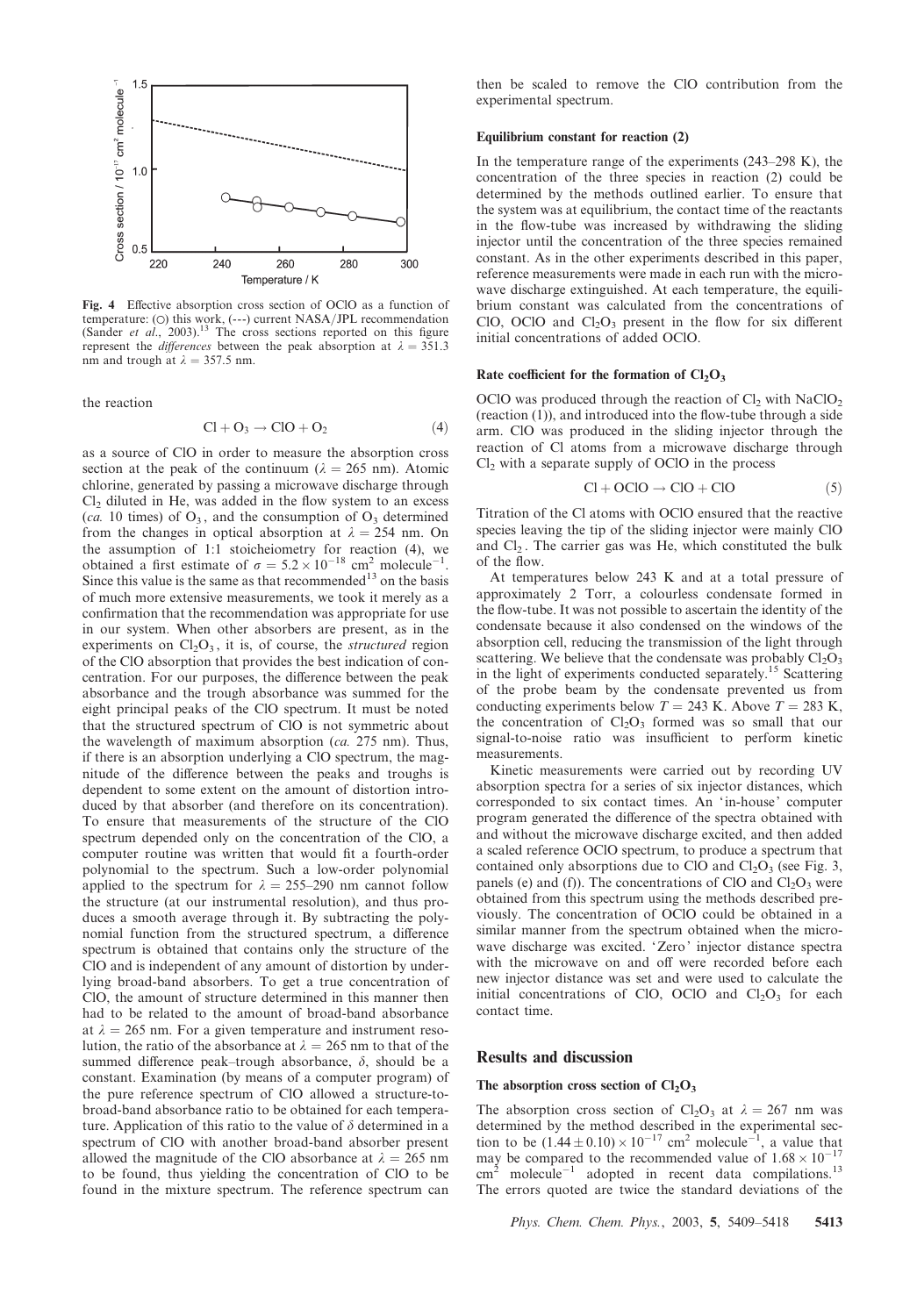absorbance-concentration plots used to derive the cross section at  $\lambda_{\text{max}} = 267$  nm, taken together with estimates of systematic errors. Table 1 lists the absorption cross section as a function of wavelength at one nm intervals between  $\lambda = 201$  nm and  $\lambda = 320$  nm, interpolated from the raw data using a cubic

Table 1 Absorption cross section of  $Cl<sub>2</sub>O<sub>3</sub>$  as a function of wavelength

| Wavelength/ | $\sigma/10^{-17}$ cm <sup>2</sup> | Wavelength/ | $\sigma/10^{-17}$                    |
|-------------|-----------------------------------|-------------|--------------------------------------|
| nm          | $molecule^{-1}$                   | nm          | $\text{cm}^2$ molecule <sup>-1</sup> |
|             |                                   |             |                                      |
| 201         | 0.44                              | 261         | 1.36                                 |
| 202         | 0.45                              | 262         | 1.39                                 |
| 203<br>204  | 0.49<br>0.49                      | 263<br>264  | 1.41                                 |
| 205         |                                   | 265         | 1.43<br>1.43                         |
| 206         | 0.49<br>0.53                      | 266         | 1.44                                 |
| 207         | 0.54                              | 267         | 1.44                                 |
| 208         | 0.57                              | 268         | 1.44                                 |
| 209         | 0.57                              | 269         | 1.43                                 |
| 210         | 0.59                              | 270         | 1.41                                 |
| 211         | 0.63                              | 271         | 1.40                                 |
| 212         | 0.63                              | 272         | 1.38                                 |
| 213         | 0.67                              | 273         | 1.36                                 |
| 214         | 0.70                              | 274         | 1.33                                 |
| 215         | 0.72                              | 275         | 1.30                                 |
| 216         | 0.74                              | 276         | 1.25                                 |
| 217         | 0.74                              | 277         | 1.21                                 |
| 218         | 0.75                              | 278         | 1.18                                 |
| 219         | 0.75                              | 279         | 1.14                                 |
| 220         | 0.77                              | 280         | 1.10                                 |
| 221         | 0.77                              | 281         | 1.05                                 |
| 222         | 0.77                              | 282         | 1.00                                 |
| 223         | 0.76                              | 283         | 0.96                                 |
| 224         | 0.78                              | 284         | 0.91                                 |
| 225         | 0.77                              | 285         | 0.87                                 |
| 226         | 0.76                              | 286         | 0.82                                 |
| 227         | 0.76                              | 287         | 0.77                                 |
| 228         | 0.75                              | 288         | 0.73                                 |
| 229         | 0.75                              | 289         | 0.69                                 |
| 230         | 0.74                              | 290         | 0.65                                 |
| 231<br>232  | 0.74                              | 291<br>292  | 0.61                                 |
| 233         | 0.74<br>0.72                      | 293         | 0.57<br>0.53                         |
| 234         | 0.72                              | 294         | 0.50                                 |
| 235         | 0.72                              | 295         | 0.46                                 |
| 236         | 0.72                              | 296         | 0.43                                 |
| 237         | 0.72                              | 297         | 0.40                                 |
| 238         | 0.72                              | 298         | 0.37                                 |
| 239         | 0.73                              | 299         | 0.35                                 |
| 240         | 0.74                              | 300         | 0.32                                 |
| 241         | 0.74                              | 301         | 0.29                                 |
| 242         | 0.76                              | 302         | 0.27                                 |
| 243         | 0.77                              | 303         | 0.25                                 |
| 244         | 0.80                              | 304         | 0.24                                 |
| 245         | 0.81                              | 305         | 0.21                                 |
| 246         | 0.84                              | 306         | 0.19                                 |
| 247         | 0.86                              | 307         | 0.18                                 |
| 248         | 0.89                              | 308         | 0.17                                 |
| 249         | 0.93                              | 309         | 0.16                                 |
| 250         | 0.96                              | 310         | 0.14                                 |
| 251         | 1.00                              | 311         | 0.11                                 |
| 252         | 1.04                              | 312         | 0.11                                 |
| 253         | 1.07                              | 313         | 0.11                                 |
| 254         | 1.11                              | 314         | 0.10                                 |
| 255         | 1.15                              | 315         | 0.09                                 |
| 256         | 1.19                              | 316         | 0.10                                 |
| 257<br>258  | 1.23                              | 317         | 0.06                                 |
| 259         | 1.27<br>1.3                       | 318<br>319  | 0.06<br>0.06                         |
| 260         | 1.33                              | 320         | 0.06                                 |
|             |                                   |             |                                      |

5414 Phys. Chem. Chem. Phys., 2003, 5, 5409–5418

spline fit. Although systematic errors may be associated with the calculation of the amount of ClO lost, as quantified numerically, the kinetic studies suggest that there is not any hitherto unsuspected chemistry occurring. At wavelengths greater than  $\lambda_{\text{max}}$ , the spectral-stripping procedure leaves small 'spikes' due to OClO, as explained in our Experimental section. As a result, errors at the longer wavelengths will be substantially greater than at  $\lambda_{\text{max}}$ : we estimate the error limits to be  $\sim$ 35% at 320 nm.

Quite a wide range of spectral shapes and values of the absorption cross section for Cl<sub>2</sub>O<sub>3</sub> at  $\lambda_{\text{max}}$  have been reported. Some representative measurements are compared with ours in Fig. 5. There is reasonably good agreement within the limits of errors that we have quoted. However, we would humbly suggest that our central value from the new determination could more closely approach the true one because the methodology that we have adopted has been designed to reduce contributions from species adventitiously present and to minimize spectral contamination by use of the possibilities for stripping and manipulation afforded by the use of the DAS.

We regard it as an important point of our experiments that the use of the multiplex DAS means that the *relative* spectrum obtained is likely to be of high precision, regardless of the assumptions made about absolute concentrations, and the only likely cause of errors in the shape of the spectrum would be the presence of unknown absorbers for which allowance had not been made.

One striking feature of the comparison presented in Fig. 5 is that the early quantitative flash-photolysis experiments of Lipscomb et  $al$ <sup>8</sup> not only suggested the existence of  $Cl<sub>2</sub>O<sub>3</sub>$ , but also provided an absorption cross section not far removed from the values now under consideration. Examination of the figure will show that the shape of our spectrum matches the spectrum measured by Burkholder *et al.*<sup>11</sup> more closely than it does those of Harwood et al.<sup>12</sup> or Hayman and Cox,<sup>9</sup> and the agreement of the cross section at  $\lambda_{\text{max}}$  is good as well. The absence of long- or short-wavelength 'tails' in our spectrum is possibly of significance, because it is the absence of these features that differentiates the spectrum of Burkholder et al.<sup>11</sup> from the others, and that stimulates Sander et al.<sup>1</sup> remark that '' additional work is needed''. From the point of view of potential atmospheric importance, it may be the differences in the region beyond  $\lambda = 300$  nm that have the largest impact, although Fig. 5 shows that the disagreements between the different authors are most pronounced at wavelengths shorter than  $\lambda_{\text{max}}$  (where other chlorine oxides would be likely to make the most significant relative contribution).

Our experiments reported here differ from all others published in that we did not employ a photochemical source of



Fig. 5 Comparison of selected measurements of the absorption cross section of  $Cl_2O_3$ : (--) this work, (O) this work, absolute value and associated errors used at  $\lambda = 257$  nm to scale spectrum;  $(\cdot \cdot \cdot)$ <br>Burkholder *et al.* (1993),<sup>11</sup> (---) Harwood *et al.* (1995),<sup>12</sup> (---) Hayman and Cox (1989),  $^{9}$  ( $\square$ ) Lipscomb *et al.* (1955).<sup>8</sup>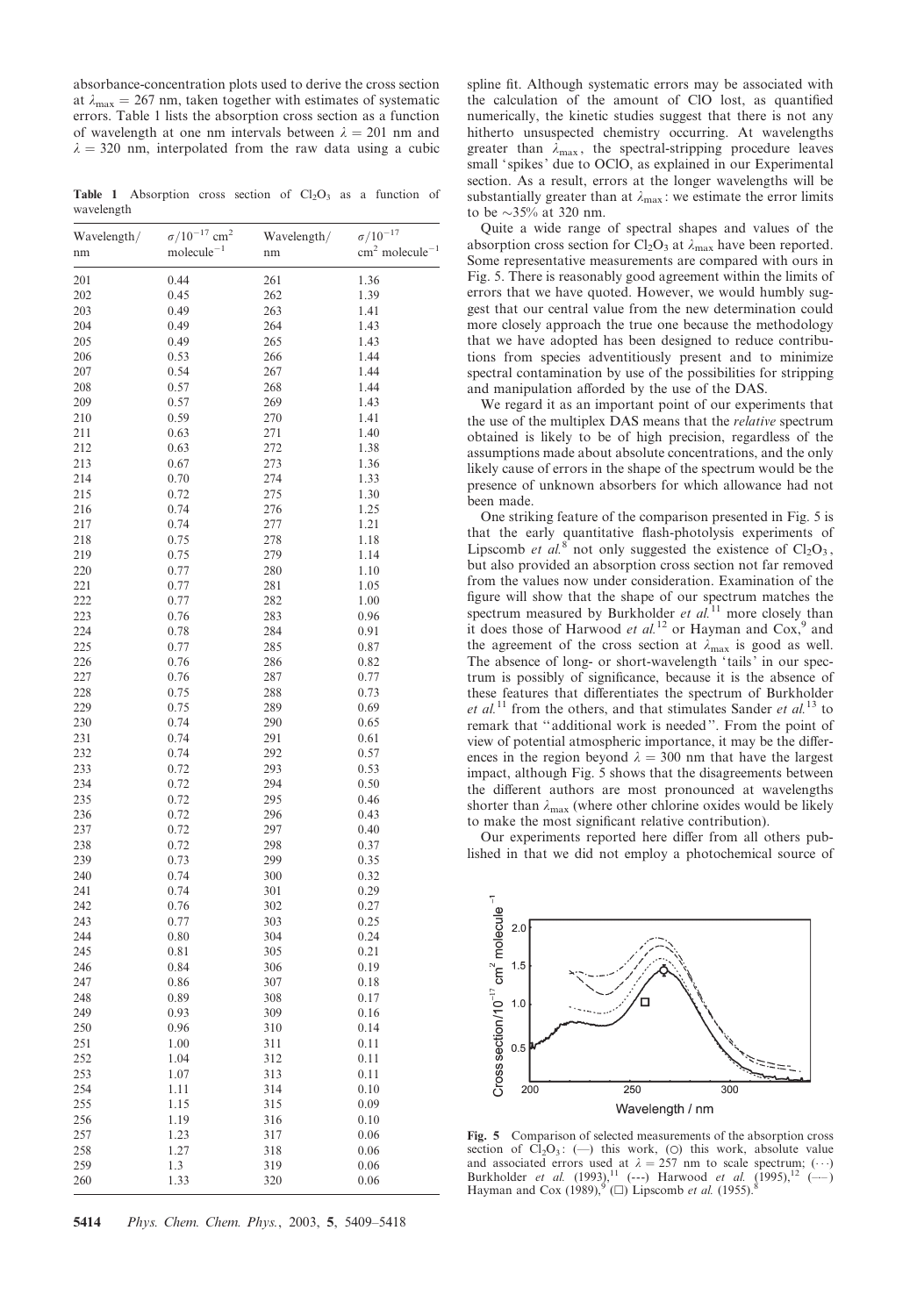$Cl<sub>2</sub>O<sub>3</sub>$ . We draw attention to this distinction, because there exists at least the possibility that other absorbers might be formed in a way not anticipated in some of the photochemical systems that have been used. Systems in which both O and OClO are present simultaneously seem particularly prone to this problem. Some absorber is undoubtedly formed, as observed both by ourselves<sup>15</sup> and others.<sup>6,12</sup> Recognition of the possibility of some interference led Hayman and  $\cos^9$  to attempt to scavenge the O atoms by arranging for the presence of an excess of  $O_2$ , but they may have been only partially successful in removing the atoms.<sup>6</sup> Burkholder *et al.*<sup>11</sup> used an elaborate alternative photochemical procedure to obviate the need for photolysis of OClO in generating ClO, and it is therefore instructive that the spectrum of these workers corresponds most closely with ours. Parr et al.<sup>10</sup> suggested that the differences between their spectrum and that of Hayman and Cox<sup>9</sup> could be explained by the formation of  $Cl<sub>2</sub>O<sub>4</sub>$  in the earlier experiments, although the improved spectrum<sup>15</sup> of  $Cl<sub>2</sub>O<sub>4</sub>$  suggests that the presence of this oxide cannot be the sole cause of the differences. Several other molecules are potential absorbers, including  $ClO<sub>3</sub>$ , which might be formed in the reaction of O with OClO, and chloryl chloride,  $CICIO<sub>2</sub>$ , which may be generated in the photolysis of mixtures of OClO with  $Cl<sub>2</sub>$ . <sup>15</sup> In view of the suspicion that thus attends some of the photochemical methods that have hitherto been used for production of  $Cl<sub>2</sub>O<sub>3</sub>$ , the thermal technique adopted in the present experiments commends itself as a useful alternative.

## The equilibrium constant as a function of temperature

The equilibrium constants  $K_c$  for reaction (2) were calculated from the concentrations and converted to values of  $K_p$  for each temperature. Values of  $K_c$  and  $K_p$  are listed in Table 2: each is the average of six separate determinations. Fig. 6 displays  $K_p$ as a function of temperature in the form of a van't Hoff plot. A linear regression through the data allowed the thermodynamic parameters  $\Delta_r H^{\circ}$  and  $\Delta_r S^{\circ}$  for reaction (2) to be determined from the gradient and intercept. Values of  $\Delta_{\rm r} H^{\circ} = -57.9 \pm 2.1$  kJ mol<sup>-1</sup> and  $\Delta_{\rm r} S^{\circ} = -132.6 \pm 7.9$  $J K^{-1}$  mol<sup>-1</sup> were obtained. The error limits given here and throughout the thermochemical discussion that follows refer to two standard deviations of the statistical contribution.

Also shown in Fig. 6 for comparison are the equilibrium data of Hayman and Cox<sup>9</sup> from which a value of  $\Delta_{\rm r}H^{\rm \circ}$  =  $-62 \pm 12$  kJ mol<sup>-1</sup> and  $\Delta_r S^{\circ} = -151 \pm 50$  J K<sup>-1</sup> mol<sup>-1</sup> was obtained, and of Burkholder et  $al$ .<sup>11</sup> from which a value of  $\Delta_r H^{\circ} = -46.4 \pm 5.0$  kJ mol<sup>-1</sup> and  $\Delta_r S^{\circ} = -88.6 \pm$ 18.8 J  $K^{-1}$  mol<sup>-1</sup> was obtained. Burkholder *et al.*<sup>11</sup> obtained their values by combining their data with the data of Hayman and Cox,<sup>9</sup> but excluding their measurement at  $T = 233$  K. Examination of Fig. 6 shows that our data provide a good fit to a straight line, and include points at two higher temperatures than do the other two sets. Although a van't Hoff plot does not necessarily have to be perfectly linear, the smaller scatter on our data compared with those of other workers, and the extension to higher temperatures, suggests that reliance may be placed on our central values of  $\overline{\Delta_r H}^{\circ}$  and  $\overline{\Delta_r S}^{\circ}$ .

**Table 2** The equibrium constant  $K_p$  and  $K_c$  for reaction (2) as a function of temperature

| Temperature/K | $K_{\rm p}/\text{atm}^{-1}$ | $K_c$ /cm <sup>3</sup> molecule <sup>-1</sup> |
|---------------|-----------------------------|-----------------------------------------------|
| 243           | $3.14 \times 10^{5}$        | $1.04 \times 10^{-14}$                        |
| 253           | $1.03 \times 10^{5}$        | $3.54 \times 10^{-15}$                        |
| 263           | $3.93 \times 10^{4}$        | $1.41 \times 10^{-15}$                        |
| 273           | $1.37 \times 10^{4}$        | $5.11 \times 10^{-16}$                        |
| 283           | $5.99 \times 10^{3}$        | $2.31 \times 10^{-16}$                        |
| 298           | $1.55 \times 10^{3}$        | $6.29 \times 10^{-17}$                        |



Fig. 6 A van't Hoff plot of equilibrium constant data. The closed squares  $(\blacksquare)$  represent our data. The open circles  $(\bigcirc)$  represent the data of Burkholder *et al.* (1993),<sup>11</sup> whilst the open triangles ( $\triangle$ ) represent the data of Hayman and Cox  $(1989)$ .<sup>9</sup> The solid line is a least squares fit through our data.

Evidence for this assertion is provided by the Third-Law analysis carried out by Burkholder et al.<sup>11</sup>  $\Delta_r S^{\circ}$  was calculated by statistical mechanics at each temperature for which  $K_{eq}$  was determined experimentally.  $\Delta_r H^{\oplus}$  was then obtained from the resulting values of  $\Delta_{r}G^{\ominus}$  together with  $\Delta_{r}S^{\ominus}$ . The Third-Law method is generally preferred over the van't Hoff (Second-Law method) in analysing equilibrium constant data if molecular constants for the equilibrium species are accurately known. Burkholder et  $al$ <sup>11</sup> used molecular constants from Herzberg and Huber<sup>17</sup> and Pillai and Curl<sup>18</sup> for ClO and OClO respectively. Rotational constants and ground electronic state degeneracy of  $Cl<sub>2</sub>O<sub>3</sub>$  were obtained from the data of Friedl  $et$   $al$ <sup>19</sup> Experimental determinations of the vibrational frequencies of  $Cl<sub>2</sub>O<sub>3</sub>$  have yet to be made. Consequently, vibrational frequencies for  $Cl<sub>2</sub>O<sub>3</sub>$  were obtained from the *ab initio* calculation of Hehre,<sup>20</sup> communicated privately. By assuming that the lowest vibration of  $Cl<sub>2</sub>O<sub>3</sub>$  was a free rotation, Burkholder *et al.*<sup>11</sup> calculated a value of  $\Delta_r S^{\circ} = -120.8$ J K<sup>-1</sup> mol<sup>-1</sup> between 232 and 258 K, which was some 26% higher than the value they determined through the Second-Law analysis, and significantly outside the error limits. They attributed the difference to uncertainties in the understanding of the spectroscopy of Cl<sub>2</sub>O<sub>3</sub>. However, the value of  $\Delta_r S^{\circ}$ obtained from the Third-Law analysis is within 10% of the value obtained from our Second-Law analysis. This value of  $\Delta_r S^{\circ}$  can be used to calculate values of  $\Delta_r H^{\circ}$  at temperatures for which the equilibrium constant has been determined. The Third-Law values of  $\Delta_r H^{\circ}$  calculated by Burkholder et al.<sup>11</sup> were again significantly higher than those given by their Second-Law determinations. Assuming that  $\Delta_r S^{\ominus}$  remains independent of temperature up to  $T = 298$  K, the Third-Law value from Burkholder et al. can be applied to our equilibrium constants (and corresponding values of  $\Delta_{\rm r} G^{\circ}$ ) to obtain  $\Delta_{\rm r} H^{\circ}$ for each temperature. These results are shown in Table 3. Examination of the calculated values of  $\Delta_r H^{\circ}$  shows that they are within about 6% of the value obtained  $(-57.9 \pm 2.1 \text{ kJ})$  $mol^{-1}$ ) from the Second-Law analysis of our data. The self-consistent results thus give us further confidence in our experimentally determined values of  $\Delta_r H^{\circ}$  and  $\Delta_r S^{\circ}$ .

Table 3 Third-law analysis of equilibrium-constant data

| Temperature/K Experimental |         | $\Delta_r G^{\circ}/kJ$ mol <sup>-1</sup> $\Delta_r S^{\circ}/J$ K <sup>-1</sup> mol <sup>-1</sup> $\Delta_r H^{\circ}/kJ$ mol <sup>-1</sup><br>Calculated | Derived |
|----------------------------|---------|------------------------------------------------------------------------------------------------------------------------------------------------------------|---------|
| 243                        | $-25.6$ | $-120.8$                                                                                                                                                   | $-54.9$ |
| 253                        | $-24.3$ | $-120.8$                                                                                                                                                   | $-54.8$ |
| 263                        | $-23.1$ | $-120.8$                                                                                                                                                   | $-54.9$ |
| 273                        | $-22.6$ | $-120.8$                                                                                                                                                   | $-54.6$ |
| 283                        | $-20.5$ | $-120.8$                                                                                                                                                   | $-54.7$ |
| 298                        | $-18.2$ | $-120.8$                                                                                                                                                   | $-54.2$ |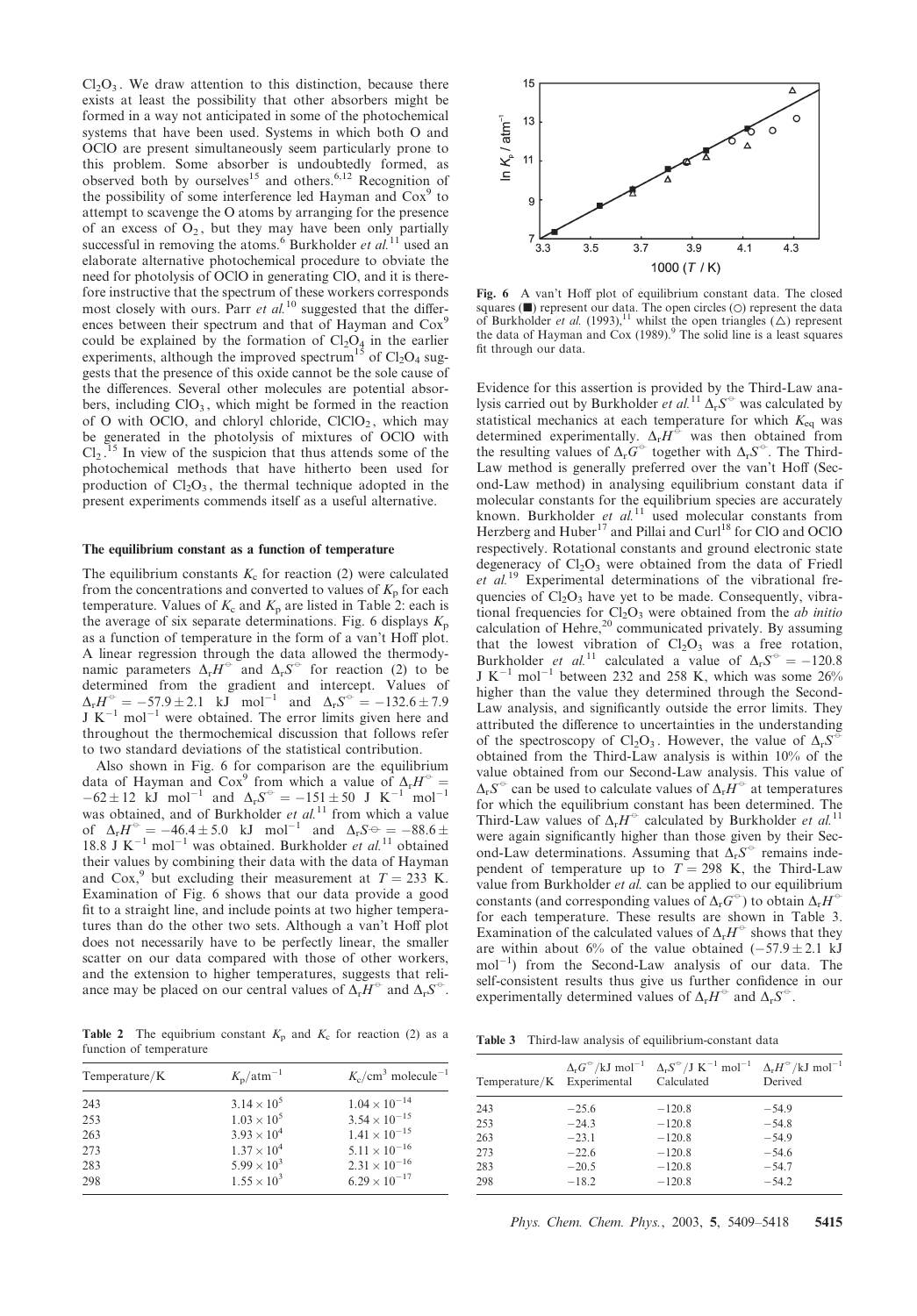We can also attempt to combine our equilibrium data with that of Burkholder et  $al$ <sup>11</sup> and Hayman and Cox,<sup>9</sup> and perform a global linear fit on the data, assuming equal weighting for each data point. This analysis yields values of  $\Delta_{\rm r}H^{\rm \odot}$  =  $-54.3 \pm 6.1 \text{ kJ} \text{ mol}^{-1}$  and  $\Delta_r S^{\circ} = -120.1 \pm 24.0 \text{ J K}^{-1} \text{ mol}^{-1}$ . The central values are extremely close to the values obtained from the Third-Law analysis of our data. It might be argued that these values probably represent the most reliable experimental determination of the central values of  $\Delta_r H^{\circ}$  and  $\Delta_r S^{\circ}$ for reaction (2). However, because the error limits are significantly poorer than those for our data set alone, we are inclined to regard the values derived from this set ( $\Delta_{\rm r}H^{\odot} = -57.9 \pm 2.1$ kJ mol<sup>-1</sup> and  $\Delta_r S^{\circ} = -132.6 \pm 7.9$  J K<sup>-1</sup> mol<sup>-1</sup>) as the better approximation.

Using the values of  $\Delta_r H^{\circ}$  and  $\Delta_r S^{\circ}$  obtained from our Second-Law analysis, we can further calculate  $\Delta_f H^{\circ}$  and  $S^{\circ}$ for Cl<sub>2</sub>O<sub>3</sub>, using the values of  $\Delta_f H^{\circ}$  and  $S^{\circ}$  for ClO and OClO given in the latest thermochemistry evaluation by Sander *et al.*<sup>13</sup> The results are  $\Delta_f H^{\circ} = 138.3 \pm 2.4$  kJ mol<sup>-1</sup> and  $S^{\circ} = 349.3 \pm 8.0 \text{ J K}^{-1} \text{ mol}^{-1}$ , which differ substantially from the recommended values for  $Cl_2O_3$  given by Sander *et al.*<sup>13</sup> of  $\Delta_f H^{\circ} = 150 \pm 6 \text{ kJ} \text{ mol}^{-1}$  and  $S^{\circ} = 390 \pm 20 \text{ J K}^{-1} \text{ mol}^{-1}$ . The recommended values given by Sander *et al.*<sup>13</sup> appear to be based solely on the thermodynamic data of Burkholder et  $al$ ,<sup>11</sup> which as just shown differ markedly from the results of the present determination. However, it should be noted that this recommendation is slightly different from the values given by Burkholder *et al.*<sup>11</sup> themselves. Furthermore, the reference for the recommendation points to a paper of Burkholder et al.<sup>21</sup> on nitric acid and not  $Cl<sub>2</sub>O<sub>3</sub>$ . Our thermodynamic data are more in line with the values of Hayman and  $\cos^9$  and with those of previous evaluations. For example, Abramowitz and Chase<sup>22</sup> recommended values of  $\Delta_f H^{\circ} = 137.0 \pm 13 \text{ kJ} \text{ mol}^{-1}$ and  $S^{\circ} = 325.62 \pm 5.0$  J K<sup>-1</sup> mol<sup>-1</sup>. We would also point to the recent theoretical work of Sicre and  $Cobos<sup>23</sup>$  who performed G3//B3LYP and G3//B3LYP/6-311+G(3d2f) level ab initio calculations on a range of chlorine oxides to determine  $\Delta_f H^{\circ}$ . For Cl<sub>2</sub>O<sub>3</sub>, they obtained a value of  $\Delta_f H^{\circ} = 132.5 \pm 12 \text{ kJ mol}^{-1}$ , well within its own error limits of our experimental value.

#### Kinetics of formation of  $Cl<sub>2</sub>O<sub>3</sub>$

The objective of this part of our study was to examine the kinetics of formation of  $Cl<sub>2</sub>O<sub>3</sub>$  in the forward branch of the reaction

$$
ClO + OClO + M \rightleftharpoons Cl2O3 + M
$$
 (2, -2)

in the temperature range 243–283 K. At the pressures accessible in our experiments, the reaction is certainly in the low-pressure, third-order regime with  $M = He<sup>13</sup>$  Our method depends on the simultaneous measurement using the DAS of [ClO], [OClO] and  $\left[C\right]_{2}O_{3}$ ]. Adequate signal/noise performance could be obtained for all three species only with a limited range of experimental conditions. In particular, it became evident that at higher pressures than about 2 Torr, ClO decayed too rapidly for accurate concentration measurements to be extracted from the UV absorption spectra. A determination of the dependence of reaction rate on [M] was thus precluded. Instead, rate coefficients were obtained at a fixed pressure of 2 Torr, corresponding to  $[M] = (6.8-7.9) \times 10^{16}$  molecule cm<sup>-3</sup> over the temperature range of the experiments. In this respect, our investigation is evidently more limited than that of, for example, Burkholder et  $al$ , <sup>11</sup> but a comparison now becomes possible of the efficiencies of He and  $N_2$  as third bodies in reaction (2).

$$
\frac{d[Cl_2O_3]}{dt} = k_2 [CIO][OCIO][M] - k_{-2}[Cl_2O_3][M] \tag{I}
$$

The analysis of the experimental data in these experiments is made more complicated than usual in several ways. Although the concentration of OClO can be made to exceed that of ClO, a simple pseudo-first-order treatment is not valid if the decomposition process, reaction  $(-2)$ , becomes significant, which it certainly will at the higher temperatures of our study. Some  $Cl<sub>2</sub>O<sub>3</sub>$  has already been generated in our flow-tube by the shortest contact times at which we can make the spectroscopic observations, so that the full rate equation must be employed. Integration of this equation, with  $k_{-2} = k_2/K_{eq}$ , leads to a solution of the form

 $F(x) = k_2[M](t_1 - t_2)$  (II)

where

$$
x = -([Cl_2O_3]_{t_1} - [Cl_2O_3]_{t_2})
$$
 (III)

$$
F(x) = \frac{1}{\sqrt{B^2 - 4AC}} \ln \left\{ \frac{2C + (\sqrt{B^2 - 4AC} - B)x}{2C - (\sqrt{B^2 - 4AC} + B)x} \right\}
$$
 (IV)

and with

$$
A = 1; B = [CIO]_{t_1} + [OCIO]_{t_1} + 1/K_{eq};
$$
  
\n
$$
C = [CIO]_{t_1} [OCIO]_{t_1} - [Cl_2O_3]_{t_1}/K_{eq}
$$
 (V)

A plot of  $F(x)$  as a function of differential contact time,  $(t_1 - t_2)$ , should be linear, with a slope of  $k_2$ [M], and with zero intercept. Fig. 7 shows an example of such a plot for experimental data obtained at the lowest of the temperatures studied. The lower limit of temperature is set by condensation on the windows, and the higher limit by the sensitivity limit for measurement of  $[Cl<sub>2</sub>O<sub>3</sub>]$ .

We thought it appropriate to test the competence of our method of analysis by subjecting to it 'synthetic' data generated by the FACSIMILE program using a selected input rate coefficient for  $k_2$ , and using reactant and product concentrations similar to those found experimentally. The trial yielded a derived rate coefficient within two per cent of the input value. Measured values of loss of ClO were sometimes different from those of x (gain in  $\left[\text{Cl}_2\text{O}_3\right]$ ). This apparent lack of stoicheiometric behaviour was ascribed to losses of ClO in termolecular formation of the ClO dimer (favoured at low temperatures) or bimolecular reaction of ClO to form non-reactive products (favoured at high temperatures). The FACSIMILE models reproduced this behaviour. So long as OClO was in considerable excess over ClO, a condition imposed for the kinetic experiments, the predicted reaction stoicheiometry did not deviate by more than 10% from unity. Nevertheless, a small modification to the parameters  $A$  and  $B$  in eqn. (V) permitted a small empirical correction to be applied.

Table 4 presents the mean values of  $k_2$  obtained for each temperature, the errors being the 95% confidence limits of the mean. As stated earlier, these values represent the



Fig. 7  $F(x)$  from eqn. (IV) plotted as a function of time for experimental data at  $T = 243$  K. The solid line  $(-)$  represents a linear regression through the points with the intercept fixed at zero. The gradient of the linear regression yields the bimolecular rate coefficient.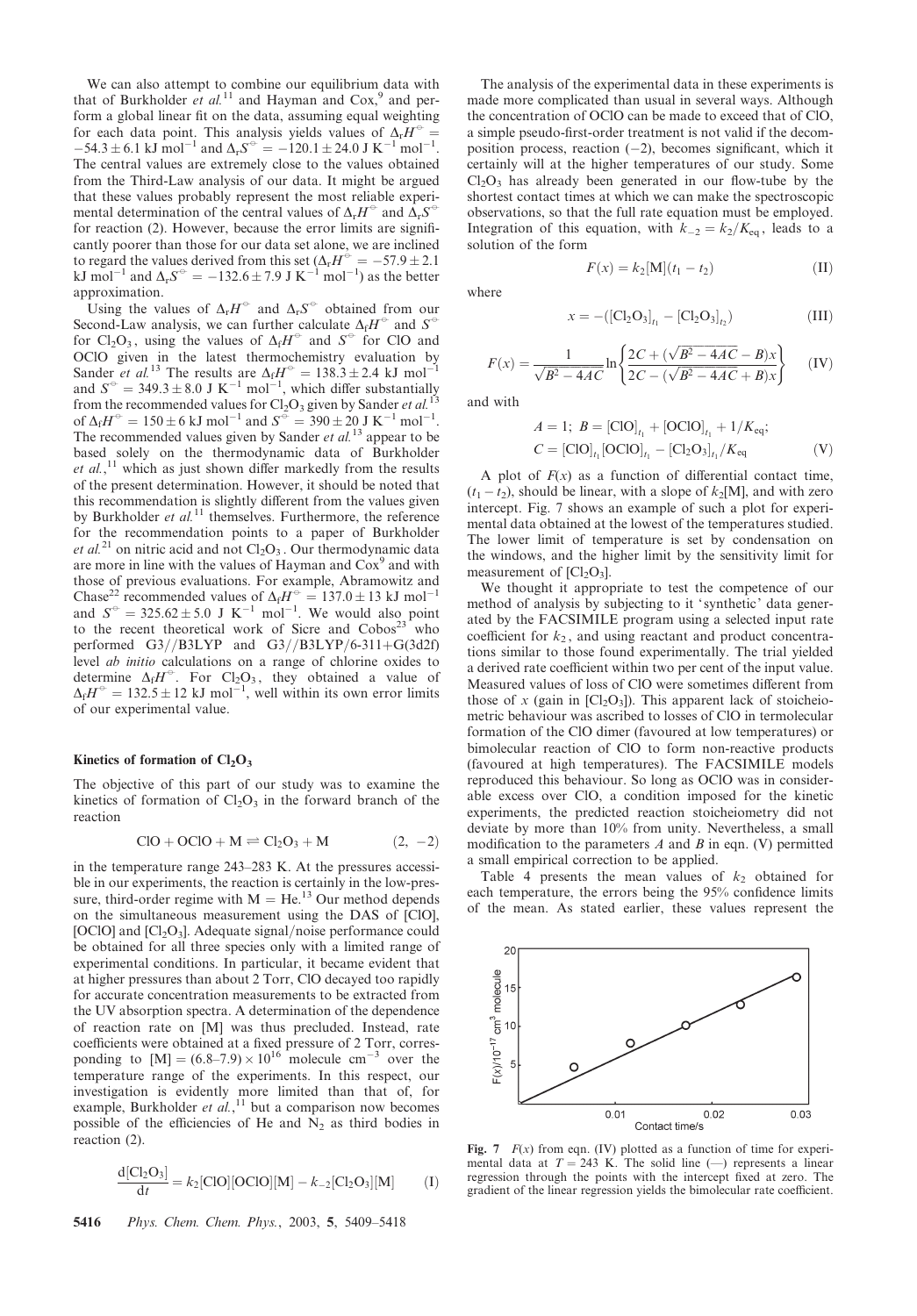Table 4 Rate coefficients for the formation and decomposition of  $Cl<sub>2</sub>O<sub>3</sub>$  as a function of temperature

| T/K                             | $k_2$ /cm <sup>6</sup> molecule <sup>-2</sup> s <sup>-1</sup>                                                                                                               | $k_{-2}/\text{cm}^3$ molecule <sup>-1</sup> s <sup>-1</sup>                                                                                                                 |
|---------------------------------|-----------------------------------------------------------------------------------------------------------------------------------------------------------------------------|-----------------------------------------------------------------------------------------------------------------------------------------------------------------------------|
| 243<br>253<br>263<br>273<br>283 | $(7.1 \pm 0.4) \times 10^{-32}$<br>$(5.9 \pm 0.3) \times 10^{-32}$<br>$(5.0 \pm 0.3) \times 10^{-32}$<br>$(4.2 \pm 0.3) \times 10^{-32}$<br>$(3.7 \pm 0.6) \times 10^{-32}$ | $(6.8 \pm 0.3) \times 10^{-18}$<br>$(1.7 \pm 0.1) \times 10^{-17}$<br>$(3.6 \pm 0.2) \times 10^{-17}$<br>$(8.2 \pm 0.5) \times 10^{-17}$<br>$(1.6 \pm 0.1) \times 10^{-16}$ |
|                                 |                                                                                                                                                                             |                                                                                                                                                                             |

low-pressure limiting rate coefficients,  $k_2^0$ , for the termolecular process. This being the case, the results may be fitted to the conventional inverse-exponential dependence on temperature

$$
k_2^0(T) = k_2^0(300) \cdot (T/300)^{-n}
$$
 (VI)

Fig. 8 illustrates how our results follow this law closely by plotting ln  $k_2^0(T)$  as a function of  $(T/300)$ . A non-linear leastsquares fit to our data yields  $k_2^0(300) = (2.8 \pm 0.1) \times 10^{-32}$ cm<sup>6</sup> molecule<sup>-2</sup> s<sup>-1</sup> and  $n = -4.3 \pm 0.2$  (95% confidence limits) for He as the third body. These values can be compared with those of Burkholder *et al.*<sup>11</sup> of  $k_2^0(300) = (6.2 \pm 1.0) \times 10^{-32}$ cm<sup>6</sup> molecule<sup>-2</sup> s<sup>-1</sup> and  $n = -4.7 \pm 0.6$  (2 $\sigma$  error limits) for  $N_2$  as the third body. The value of *n* is the same within error limits, showing that the temperature dependence of  $k_2^0$  is the same with either third body. On the other hand,  $k_2^0(300)$  is a factor of 2.2 larger for  $M = N_2$  than for  $M = He$ , as might be expected on the basis of the relative efficiency of a diatomic and monatomic third body. Eqn. (VI), together with the factor of 2.2, predicts that  $k_2^0(226) = 2.1 \times 10^{-31}$  cm<sup>6</sup> molecule<sup>-2</sup> s<sup>-1</sup> for  $M = N_2$  at  $T = 226$  K, a value that may be compared with the experimental determination of Parr et al.<sup>10</sup> of  $2.8 \times 10^{-31}$  $\text{cm}^6 \text{ molecule}^{-2} \text{ s}^{-1}$  at the same temperature.

## Kinetics of dissociation of  $Cl<sub>2</sub>O<sub>3</sub>$

The rate coefficients obtained for the forward reaction (2) can be combined with the equilibrium constants  $K_{eq}$  determined in this work to calculate rate coefficients for the dissociation of  $Cl<sub>2</sub>O<sub>3</sub>$  in reaction (-2). The values obtained are given in Table 4. Fig. 9 displays these results in Arrhenius form, and the rate equation derived from a non-linear least-squares fit is

$$
k_{-2}^{0} = (2.8 \pm 0.5) \times 10^{-8} \exp\{(-5370 \pm 50)/T\}
$$
  
cm<sup>3</sup> molecule<sup>-1</sup> s<sup>-1</sup> (VII)

for  $M = He$ , the errors being 95% per cent confidence limits. On the assumption that the nature of M influences the temperature-independent terms in eqns. (VI) and (VII) by equal factors, we can suggest an approximate form of eqn. (VII) for  $M = N_2$  of



 $k_{-2}^0 = 6.2 \times 10^{-8} \exp(-5370/T) \text{ cm}^3 \text{ molecule}^{-1} \text{ s}$  $(VIII)$ 

Fig. 8 Plot of  $\ln k_2$  as a function of  $(T/300)$  for the association of ClO with OClO in reaction (2), with  $M = He$  for  $T = 243-283$  K. The pressure was 2 Torr, and the reaction is in its low-pressure, third-order, regime at all temperatures.



Fig. 9 Arrhenius plot for the dissociation of  $Cl_2O_3$  in reaction (-2) with M = He for  $\hat{T} = 243-283$  K. The pressure was 2 Torr, and the reaction is in its low pressure, second-order, regime at all temperatures.

The most recent IUPAC data compilation<sup>24</sup> suggests a value for  $k_{-2}^0$  of  $2.8 \times 10^{-18}$  cm<sup>3</sup> molecule<sup>-1</sup> s<sup>-1</sup> for M = N<sub>2</sub> at  $T = 226$  K. Eqn. (VIII) yields a value of  $3.0 \times 10^{-18}$  cm<sup>3</sup> molecule<sup>-1</sup> s<sup>-1</sup>, although no particular significance should be attributed to the closeness of the match. More important, the IUPAC recommendation is for a single temperature, and has remained unchanged for more than a decade. It was based on the rate constant for the forward reaction (2) from Parr et  $al$ .<sup>10</sup> and the equilibrium constant of Hayman and Cox.<sup>9</sup> We suggest that the rate expression (VIII) could now reasonably replace the single-temperature recommendation, especially since the agreement at the common temperature is so good. It remains to point out that the only other previously published value of the rate coefficient and its temperature dependence, from Wongdontri-Stuper et al.,<sup>3</sup> is at variance with expression (VIII). Although the activation energy is similar, the pre-exponential factor appears to be too small by a factor of two orders of magnitude. It seems, then, that the indirect method of these workers was unable to provide a good approximation to the rate coefficient.

Eqn. (VIII) now makes possible a realistic extrapolation of the rate coefficient to conditions representative of the polar stratosphere, where the species  $Cl<sub>2</sub>O<sub>3</sub>$  has been proposed on occasion as a reservoir of chlorine species. Previous att $empts<sup>10–12</sup>$  to estimate the stratospheric lifetime were hindered by the lack of data suitable for extrapolation to temperatures below 200 K. For the conditions given by Burkholder et  $al$ .<sup>11</sup> as those most favourable for the formation of  $Cl_2O_3$  $(P = 52 \text{ mBar}; T = 187.5 \text{ K})$ , eqn. (VIII) predicts an effective pseudo-first-order rate constant of  $0.04 \text{ s}^{-1}$ , or a lifetime of around 25 s, half the earlier estimate of Parr et  $al$ <sup>10</sup> for  $P = 50$  mBar and  $T = 190$  K (for which our calculated lifetime is ca. 16 s). According to the estimates of Parr et al.,<sup>10</sup> Burkholder et al.,<sup>11</sup> and Harwood et al.,<sup>12</sup> the lifetime of  $Cl<sub>2</sub>O<sub>3</sub>$  against photolysis in the sunlit stratosphere would be more than 100 s. Thus, thermal decomposition of  $Cl<sub>2</sub>O<sub>3</sub>$  always dominates over photolysis even under the conditions most favourable for photolysis, and the species will decompose rapidly even at night. As Burkholder et al. have pointed out, the build-up of significant concentrations of  $Cl<sub>2</sub>O<sub>3</sub>$  in the stratosphere is unlikely, since OClO is a night-time species and ClO a daytime one. Only at dusk could elevated levels of  $Cl<sub>2</sub>O<sub>3</sub>$  be formed, but they would decay within minutes, and essentially follow the time profile for disappearance of ClO, itself controlled largely by the rate of dimer formation.

## **Conclusions**

The absorption cross section of  $Cl<sub>2</sub>O<sub>3</sub>$  has been measured, and the present determinations are the first that have not used photochemical methods for the production of the molecule. Known impurities have been carefully quantified and the